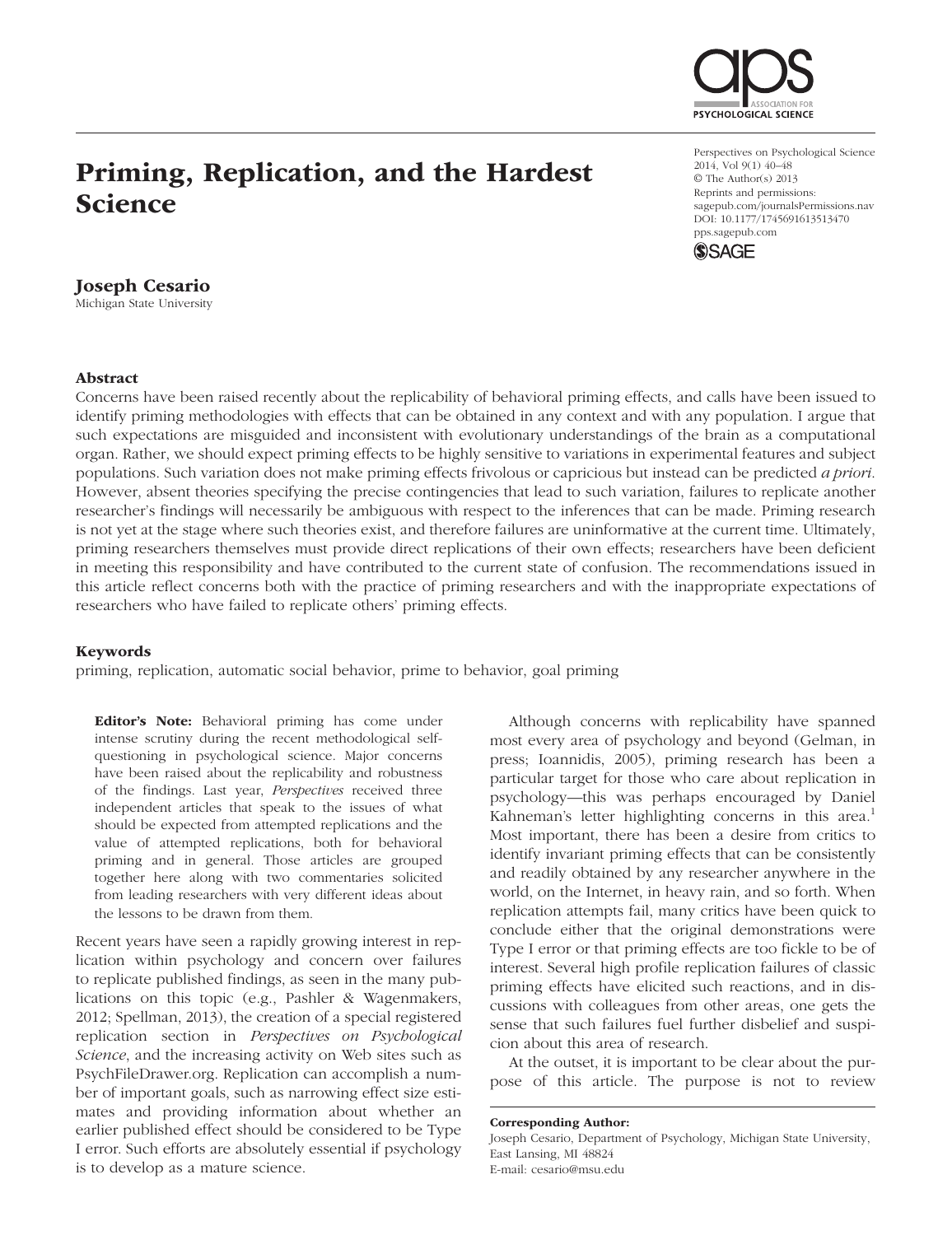evidence concerning any specific priming effect, nor is it even to instill in the reader confidence in priming effects in general. It might be the case that priming effects are not real and published effects are a combination of pure Type I error and researcher degrees of freedom (Simmons, Nelson, & Simonsohn, 2011). Without question, we must be open to this possibility and we must reevaluate our conclusions as new empirical evidence comes to light (or fails to come to light, if priming researchers do not or cannot replicate their own findings).

Instead, the purpose of this article is to discuss the nature of replication, how it relates to psychological science, and why priming research in its current state may hold particular challenges regarding inferences about replication results. Specifically, what are the appropriate expectations for the replicability of priming results and when are independent replications informative? I argue that we should expect priming effects to vary by a wide range of moderating individual difference and experimental context variables, and absent well-developed theories for specifying such variables, the conclusions of replication failures will be ambiguous. Furthermore, the expectation that priming effects should be widely invariant is inconsistent with what is known about the evolved, computational nature of the mind. Given this variability, one must take the long view and allow this area to develop adequately before premature death knells are sounded.

Ultimately, priming researchers themselves need to provide repeated replications of their own work upon initial publication. Doing so will make it clear that subsequent replication failures by different laboratories are indicative of important contextual moderation worthy of further study and not indicative of Type I error of the original findings.

# The Importance of Replication: What Does It Do for Us?

As a starting point, I take as a given that replication is an essential research activity for science. Although nearly every scientist agrees on this general point, few explicitly discuss why this is true. What does replication tell us about the nature of science, and how does it allow us to distinguish science from other means of knowing the world (such as religious approaches)?

Heidbreder (1933) argued that when we say "scientific knowledge is objective," there is a very precise meaning at play for the terms *objective* and *subjective*. Objectivity here does not refer to metaphysical claims about what exists outside one's own mind. When we say that physics yields objective knowledge, we are not making claims about the metaphysical status of the substances that physicists study. In point of fact, it is this disregard for the question of metaphysics that allowed physics and other natural sciences to advance as mature sciences. Instead, what we mean by objective knowledge is that such knowledge has the quality of social verification. As Heidbreder stated:

It is not the source of knowledge but its verification that determines its objectivity in science. The physicist does not pause at length to ask: Do these events which I observe exist only in my perception? He asks: Do they lead to communicable judgments based on repeated and verified experience? (p. 272)

Replication is important not for its own sake, but because it is a sign that the knowledge being generated will pass the social verification test. We know that physics generates objective knowledge precisely because we will both get the same answer if you measure the rate of the ball dropped from the tower and I measure it as well. I can observe your stopwatch and confirm its reading; we (and others in the field) agree that this is an appropriate measurement device to begin with. It is only through the process of doing the same thing and arriving at the same conclusion that we have a science that generates knowledge we call objective.

## What Is Replication?

If replication is the key to objective knowledge, what exactly is replication and how does it play out in the area of priming? If replication is to serve the function of social verification of generated knowledge, then it must mean "doing the same thing" in terms of the methods used in an original investigation. On the surface, this appears quite straightforward, and in some cases it will be. If a researcher finds that responses on two questionnaires positively correlate in a sample of Michigan State University students, it is a mostly straightforward matter to replicate this study—that is, to do the same thing in terms of the methodology. I can distribute in the same way those same questionnaires to another sample recruited in the same way from this same population. If I repeat this sampling 100 times, one of two things will happen: (a) I generate a large proportion of nonzero positive correlations and get a more precise estimate of the true population effect size, or (b) I fail to generate a substantive number of positive correlations and we conclude that the original finding was likely Type I error.<sup>2</sup>

If some feature of the methodology is changed, then the inference one can draw about a set of failed replications becomes ambiguous. That is, being able to infer that the original finding was Type I error depends absolutely on the methodology being the same as in the original finding. If and only if I did the same thing can I conclude that my replication failures indicate Type I error. If I change some important variable of the methodology, then all bets are off with respect to the inference I can draw about that failure. (As explicated in more detail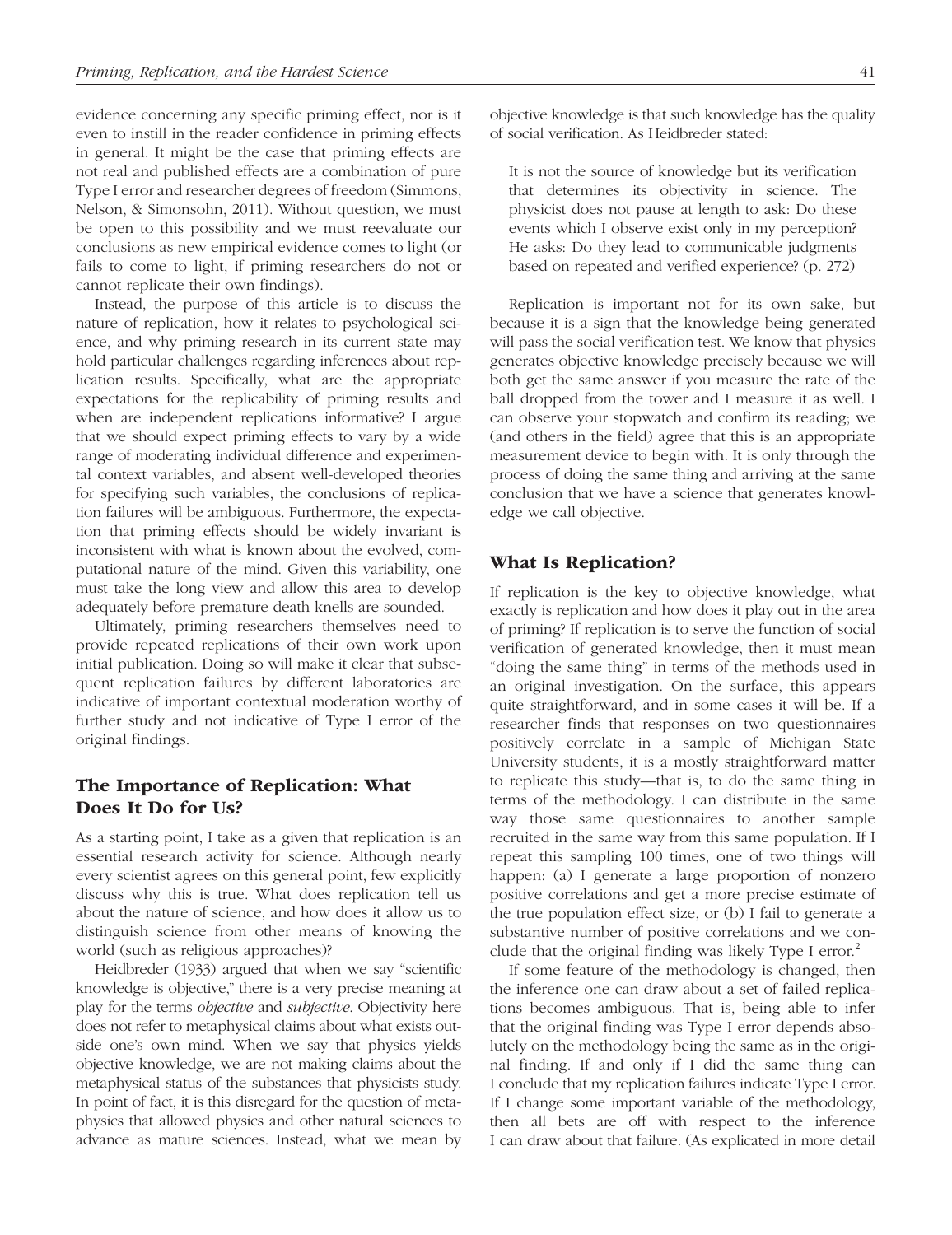below, a change in the population from which a researcher is sampling constitutes a change in methodology, in which case having a theory for predicting and explaining such differences becomes of central importance in interpreting a failure to replicate; see also Asendorpf et al., 2013; Henrich, Heine, & Norenzayan, 2010.)

# Priming Methodologies and Replication

Critics of priming methodologies not only desire direct replications of priming effects (which is reasonable), they have also voiced the expectation that priming effects should not vary by any but the most obvious and salient situation or population characteristics. When replication failures occur, critics frequently conclude either that original effect was likely Type I error or that the effect in question is so sensitive as to be unimportant and capricious. But are these reasonable conclusions?

The first step in answering this question is to ask whether we should, in fact, expect any but the most basic cognitive and perceptual priming effects to be consistent across broad segments of populations and across variable experimental contexts. I argue that this expectation is entirely misguided and inconsistent with the predominant understanding of the brain as a computational organ that uses informational inputs to execute adaptive decision rules. To illustrate, consider the well-known priming effect obtained by Bargh, Chen, and Burrows (1996) that subliminally priming pictures of Black males results in more aggressive responses to provocation (relative to priming pictures of White males). What are the appropriate expectations for the replicability of this effect?

We know that there are some features of the original methodology that must be reproduced exactly for a replication attempt to be informative because we know that changing them would change the nature of the effect. So, for example, we would want to use exactly the same pictures of Black and White males as in the original, the same prime duration, and the same magnitude of provocation. But how do we know that these features are important and that changing them would change the original effect (thereby making the results of the replication attempt noninformative)? We know this only because we have relevant theories that tell us that these features should matter. With respect to the types of pictures used as primes, for instance, we know that people have different automatic responses to Blacks with high or low Afrocentric features or with dark or light skin (Blair, Judd, & Fallman, 2004; Hagiwara, Kashy, & Cesario, 2012; Ma & Correll, 2011), which would lead to different predicted effects if the pictures varied along these dimensions. Similarly, we know that prime duration influences the strength of a prime, and shorter prime durations might eliminate the effects of priming young Black males (Higgins, 1996).

The central problem with replications in priming research is that, at the current time, we do not yet have enough well-developed formal theories of priming that can pinpoint exactly what features and what effects should be important. Because of this, replication failures at this stage will necessarily be ambiguous because we cannot be sure that features that appear incidental to the researcher are not actually integral to obtaining the original effect. This is not a problem inherent to priming in general, or priming social behaviors, or priming motivation. It is simply a function of the relatively young state of priming research.<sup>3</sup>

To illustrate this point, I have provided a few examples of some moderating variables that have been uncovered since Bargh and colleagues published the priming effect described earlier but that were probably unknown to researchers at the time. These include both individual difference variables and experimental variables; thus, changes to the population being sampled or changes to the experimental context would render replication failures ambiguous (yet still may provide meaningful information about underlying process.)

In terms of variables that might be specific to the effect of priming Black males on aggressive responses, my colleagues and I found that the degree to which an individual stereotypes Black males as dangerous moderates this effect (Cesario, Plaks, Hagiwara, Navarrete, & Higgins, 2010; see also Dijksterhuis, Aarts, Bargh, & van Knippenberg, 2000). This is based on our understanding that aggressive behavioral responses to the priming event in the Bargh et al. paradigm are the output of participants preparing to interact with a dangerous outgroup male (see Cesario, Plaks, & Higgins, 2006). To the extent that participants do not represent Black males as dangerous, then there would be no need to prepare and execute defensive threat behavior. In addition, one might expect that a participant's physical size should also influence responses to the primes in this paradigm. Given that physically larger individuals can perform aggressive behaviors more effectively and incur lower costs doing so than would smaller individuals, it follows that one's physical formidability may influence aggression in response to the provocation (Sell, Tooby, & Cosmides, 2009).

Besides such individual differences, one can also identify features of the experimental context that, if varied, could eliminate or even reverse priming effects. Recently, we found that the physical surroundings in priming experiments could influence participants' responses to primes, given that different physical situations allow for different actions to be executed (Cesario et al., 2010). Drawing on the nonhuman animal literature on defensive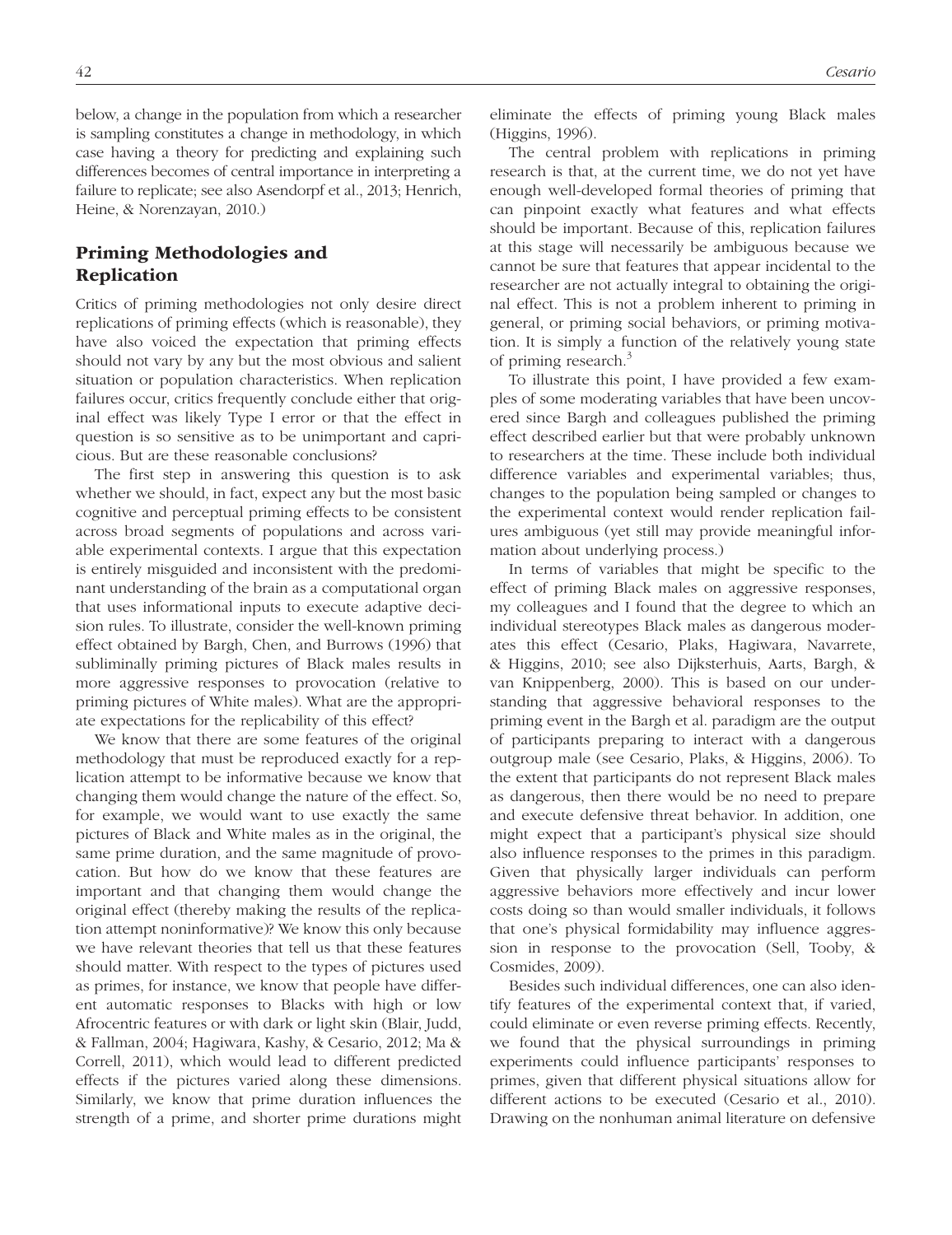threat behavior, we predicted and found that White participants who were seated in a physical space that restricted their ability to escape (a sound-resistant booth) showed increased accessibility of fight-related action semantics when primed with pictures of Black males. However, when primed with the same pictures while seated in a physical space that allowed distancing behavior (an open field), participants instead showed increased accessibility of flight-related action semantics. Similarly, we have found that priming participants while they are surrounded by ingroup members changes the nature of the response to various primes, given that being around one's coalition allows behaviors to be executed that could not be performed easily by oneself (Cesario & Jonas, 2013; see also Fessler & Holbrook, 2013). Therefore collecting data individually versus in a group setting could eliminate or reverse a sample-wide average response to a prime.

In addition, the outcomes of replication attempts could be influenced by a range of variables now known to influence priming effects in general (not just the specific Black male priming effect described above): interdependent self-construals (rather than independent selfconstruals) lead to assimilative priming effects (Bry, Follenfant, & Meyer, 2008), low (rather than high) selfmonitors are more likely to show priming effects (DeMarree, Wheeler, & Petty, 2005), the positivity associated with a prime influences responses (Custers & Aarts, 2005), associating a primed goal with ingroup or outgroup members can change responses to primes (Loersch, Aarts, Payne, & Jefferis, 2008), and the prime's effect can change based on whether the prime is self- or othergenerated (Mussweiler & Neumann, 2000; see also Mussweiler & Förster, 2000).

The point here is that if some critical feature of the experimental context has been changed, even if it is deemed irrelevant by the researcher, we would expect such a change to eliminate or reverse a previous priming effect (see also Katzko, 2006). Similarly, if a researcher is sampling from a population that differs markedly on some key individual difference variable from the population sampled by the original researcher, such as drawing from a population of chronically high or low self-monitors, then we would expect that the priming effect will not be obtained (or will even reverse).

As noted above, given the infancy of priming research we do not yet know all the relevant moderators and process-related variables; thus, there will be a host of variables that we fail to identify as important and that may be changed unwittingly by a replicating researcher. To the extent that, as noted earlier, "doing the same thing" is required to draw accurate inferences about replication failures, then not having a full accounting of the relevant variables will prevent meaningful conclusions when a different researcher fails to replicate a priming effect.<sup>4</sup>

# Is the Search for Invariant Effects Even Reasonable?

The argument that priming effects should vary considerably is not post hoc excuse making for failures to replicate. Variability should be expected because this is what available data would suggest with respect to important social and motivated behaviors. Varying responses (across individuals, across contexts) to an identical stimulus is the norm for both human and nonhuman animals. To provide just a few examples illustrating the range of behaviors for which this is true, we know this to be the case for defensive threat behavior in rodents (R. J. Blanchard, Flannelly, & Blanchard, 1986) and humans (D. C. Blanchard, Hynd, Minke, Minemoto, & Blanchard, 2001), hormonal effects on aggression and intimacy (Bos, Panksepp, Bluthé, & van Honk, 2012), effects of chronically active self-concept attributes (Brown & McConnell, 2009), and the effects of physical postures on power (Cesario & McDonald, 2013). With the exception of purely reflexive behaviors, it is difficult to find many examples in which behavior is executed inflexibly in response to a stimulus without regard to other information in the surrounding environment.

The sensitivity of priming effects to a range of individual difference and experimental context variables is consistent with current approaches to understanding the evolved functions of the mind. The widely held perspective from evolutionary psychology is that the mind is a computational organ designed to incorporate information from different sources to regulate behavior. Adaptive decision rules are followed using such information as inputs (see Tooby & Cosmides, 2005).

With respect to social interactions, the brain cannot successfully regulate the body to any reasonable degree if it does not take into account information about the self, target others, and the broader contexts in which interactions take place. In other words, the brain must operate on information beyond target stimulus features. In terms of priming an aggressive outgroup male, decisions about whether to execute costly aggressive behaviors and escalate a conflict involve a number of variables beyond simply the aggressiveness of the target other (i.e., whether the target is stereotyped as aggressive). Such decisions include, but are not limited to, a calculus of (a) one's own physical formidability, (b) the formidability of the opponent, (c) external contingencies such as barriers to escape and distance to the threat, and (d) assessments of one's own coalitional support relative to the coalitional support of the opponent (see, e.g., Benson-Amram,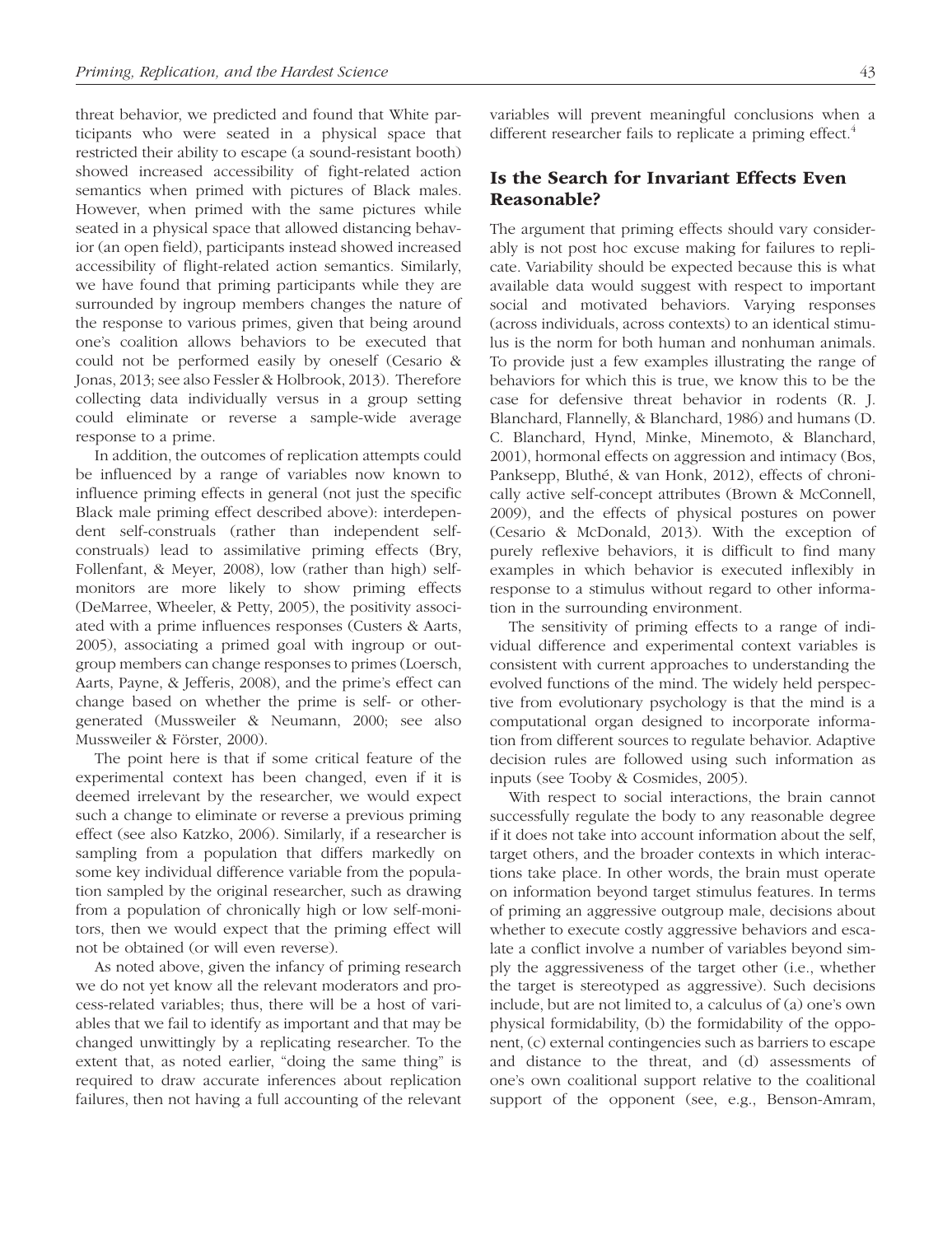Heinen, Dryer, & Holekamp, 2011; Cesario & Navarrete, in press; Fessler & Holbrook, 2013; Grinnell, Packer, & Pusey, 1995; McComb, Packer, & Pusey, 1994; Wilson, Britton, & Franks, 2002; Wilson, Hauser, & Wrangham, 2001).

In other words, more than just the primed stimulus information is needed to predict behavior following priming and we should not expect responses to be broadly uniform, at least not when priming socially relevant stimuli. Critics calling for invariant priming effects are effectively arguing that only stimulus information should be important in regulating behavior. This expectation is inconsistent with broader understandings of behavioral regulation and evolutionary understandings of adaptive decision making.

## Are Any Priming Effects Real?

So how is it that any one researcher could ever find an effect given what appears to be an overwhelming avalanche of potential variability? It is important to be cautious when answering this question because although there are reasonable answers, there are also unreasonable answers that devolve into excuse making for poor research practices by those of us in the field of priming. My suspicion is that, more often than not, a researcher is accidentally hitting on the right level of an important moderating variable, such as drawing from a population with a low enough mean level of self-monitoring as to obtain a priming effect, or placing participants into cubicles without thinking much of it, or having an experimenter who is low in perceived aggressiveness (allowing participants to respond to the provocation with aggression). And when researchers do not get the "right" combinations of variables, the failures end up in the file drawer. Indeed, this might be what is meant when researchers talk about having "insight" or "intuition" in conducting priming experiments in which they cannot verbalize why they made a decision but knew to make it. In the end, there is really nothing magical about this.

However, there is a danger in this explanation—it may be used to cover up poor research practices and prevent findings that actually are Type I error from ever being corrected. This short circuits the self-correcting nature of science, and it is essential to prevent this from happening. If "researcher degrees of freedom" and questionable research practices (Simmons et al., 2011) are allowing priming researchers to publish findings that are actually Type I error, then it would be a mistake to explain away any subsequent failures and to continue to defend such findings. Along these same lines, priming researchers cannot appeal endlessly to "unknown moderation" without doing the work to provide evidence for such moderation. At some point, the evidence may shift, and it would be more reasonable to conclude that the original effect was wrong or was so specific as to be rendered meaningless. Indeed, the combination of small sample sizes, very large effect sizes, and few direct replications should be a cause for concern. As priming researchers, we must be open to the revision of our beliefs about an effect, not just in theory but in actual practice. The recommendations offered below are designed in part to address these concerns.

## Recommendations

At this stage in the development of priming research, it seems apparent to me that the most important step is that we first establish the basic replicability of a given priming effect: Can a single research lab replicate a reported effect multiple times? Only when we have a handle on an effect size of a given effect and we know that the obtained effect is not Type I error can we then move to having other labs attempt replications. At that point, subsequent failures can be understood as holding the promise of an interesting case of moderation. Absent that initial foundation, we will be caught in a perpetual cycle of failures and uncertainties.

Given this, it is the responsibility of priming researchers themselves to provide direct replications of an effect upon initial publication. Having surveyed the literature on behavioral and goal priming, the number of direct replications currently published does not instill a sense of confidence.<sup>5</sup> This is unacceptable for our field and we must do better.

As others have pointed out, replication by multiple independent labs is essential. However it is essential for a given purpose and at the appropriate time. The given purpose is to understand generalizability. The appropriate time is when we have a good enough theory to help us understand the moderating variables that might differ across labs and therefore introduce variability in the original effects. In my assessment, now is not the appropriate time and we cannot yet aim for the purpose of generalizability. This hesitation is due in part to the near-certainty that previous priming effects have been published under methodologies that we are now recognizing as being suboptimal (e.g., questionable research practices, inappropriate analytic techniques: see Judd, Westfall, & Kenny, 2012)—such practices increase Type I error. This point also suggests that priming researchers themselves have to be more conservative and resist making extreme claims about the widespread, highly important, and strong effects of priming. We do not yet know whether this is true, and only widespread direct replications across multiple labs will tell us this information.

It is also important to be clear about what conceptual replications (as opposed to direct replications) can and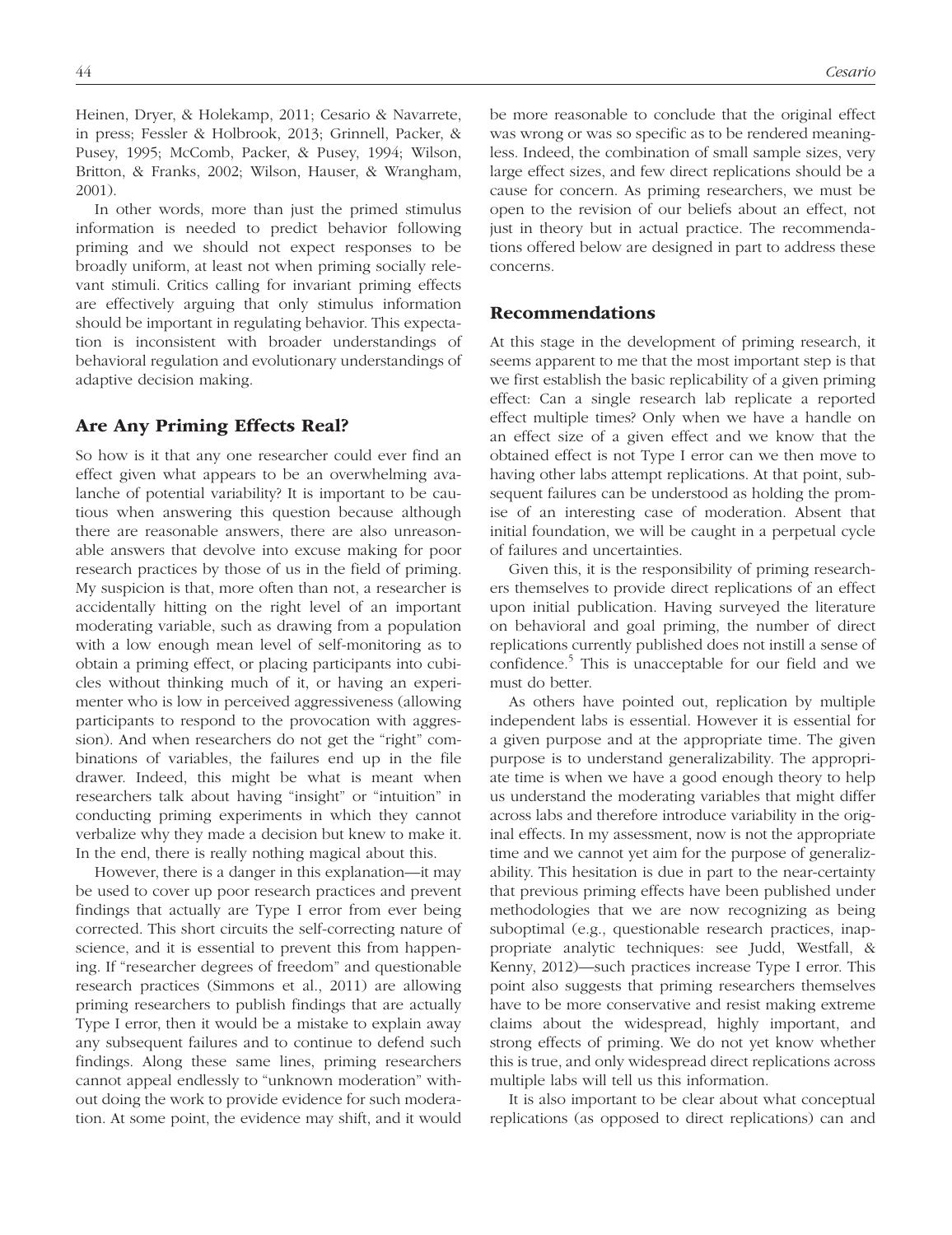cannot tell us, as priming researchers have tended to overstep the limits that can be drawn when discussing conceptual replication. Although a conceptual replication can provide important information, it cannot give the kind of confidence in an effect that direct replication can (nor can it provide information about the effect size of the conceptually replicated effect).

One might be tempted to argue, as priming researchers have (e.g., Bargh, 2012), that a conceptual replication provides additional evidence for the underlying psychological process being tested and therefore instills confidence about other related results. For example, a manuscript may report a study showing that priming "elderly" causes participants to walk more slowly, followed by a study showing that priming "young Black male" causes participants to respond to provocation with greater aggression (Bargh et al., 1996). One might wish to say that the second case of conceptual replication provides good evidence for priming effects in general and decreases the likelihood that the first effect is Type I error. However this is true only if researchers have perfect research and reporting practices. Given the almost certain routine problems of our current practice (such as not being forthright about failed replications), conceptual replications without direct replications will only serve to perpetuate problems in the field. Suppose a manuscript reports three studies, the latter two of which are "conceptual replications" of the first. Perhaps the latter two show interesting moderation of the effect reported in the first study by two different individual difference variables. (This pattern will be familiar to readers of social psychology articles.) Three studies showing an initial effect and subsequently moderation of that effect may appear to be very strong evidence of the researcher's claims. However, rather than being strong evidence, the same set of studies can be generated by including multiple individual difference measures in three separate studies and only reporting such measures when they produce a (false) rejection of the null hypothesis (Simmons et al., 2011). Only direct replication can guard against the use of questionable research practices and other "researcher degrees of freedom," because it would be unlikely to obtain the moderation multiple times if it was simply Type I error. Therefore, it is inappropriate for priming researchers to point to conceptual replications of a given effect as evidence for the robustness, reliability, or generalizability of the priming effect in question.

# Conclusion

As priming researchers, we must do better in our methodological practice and provide direct replications when publishing an effect. At the same time, the expectation of widespread invariance in priming effects is inappropriate, and critics of priming must stop drawing strong inferences about replication failures because we are not yet at a stage where we have the quality of theories that render such replications informative. Priming research will get there eventually, but complex social and motivational behaviors take time to understand. Although basic spreading activation effects in cognitive science have been studied for over 50 years, behavioral and goal priming is in its infancy and is, by its nature, more complex.

Theories inform us as to which variables are important and which are unimportant (i.e., which variables can be modified from one research study to the next without consequence). This is one of the reasons why psychology is the hardest science: social objects are variable in a way that inanimate objects are not (Meehl, 1978). This difficulty is amplified in priming research, given that we do not yet know all the relevant contingencies of the person and context (though of course, many of the problems of this area are shared throughout psychology and beyond; e.g., Gelman, in press).

The linguist Noam Chomsky recently stated:

Take, say, physics, which restricts itself to extremely simple questions. If a molecule becomes too complex, they hand it over to the chemists. If it becomes too complex for them, they hand it to biologists. And if the system is too complex for them, they hand it to psychologists. (Lawton, 2012)

We should not expect priming effects to be obtained "under all conditions, with all people," a kind of invariance restricted to questions of classical physics. To expect such invariance would be to deny the complexity of human behavior. It is also inconsistent with what we know about the evolved workings of the mind, which center around computing information from different sources (including the physical context) and executing decision rules using this input. Therefore the requirement by some to find a priming paradigm that will work everywhere, every time, and with everyone is a requirement that is simply not reasonable.

There needs to be an appreciation by all parties that every study is merely one data point in the cumulative, ongoing practice of science. For priming researchers, this means to do our part to first establish the replicability of an effect and obtain a reasonable estimate of its effect size and to stop drawing sweeping conclusions about the ubiquity of priming effects before such conclusions are warranted. For critics, this means to give priming research time. The relevant theories are not yet there, but with better practice on the part of priming researchers, we will get there.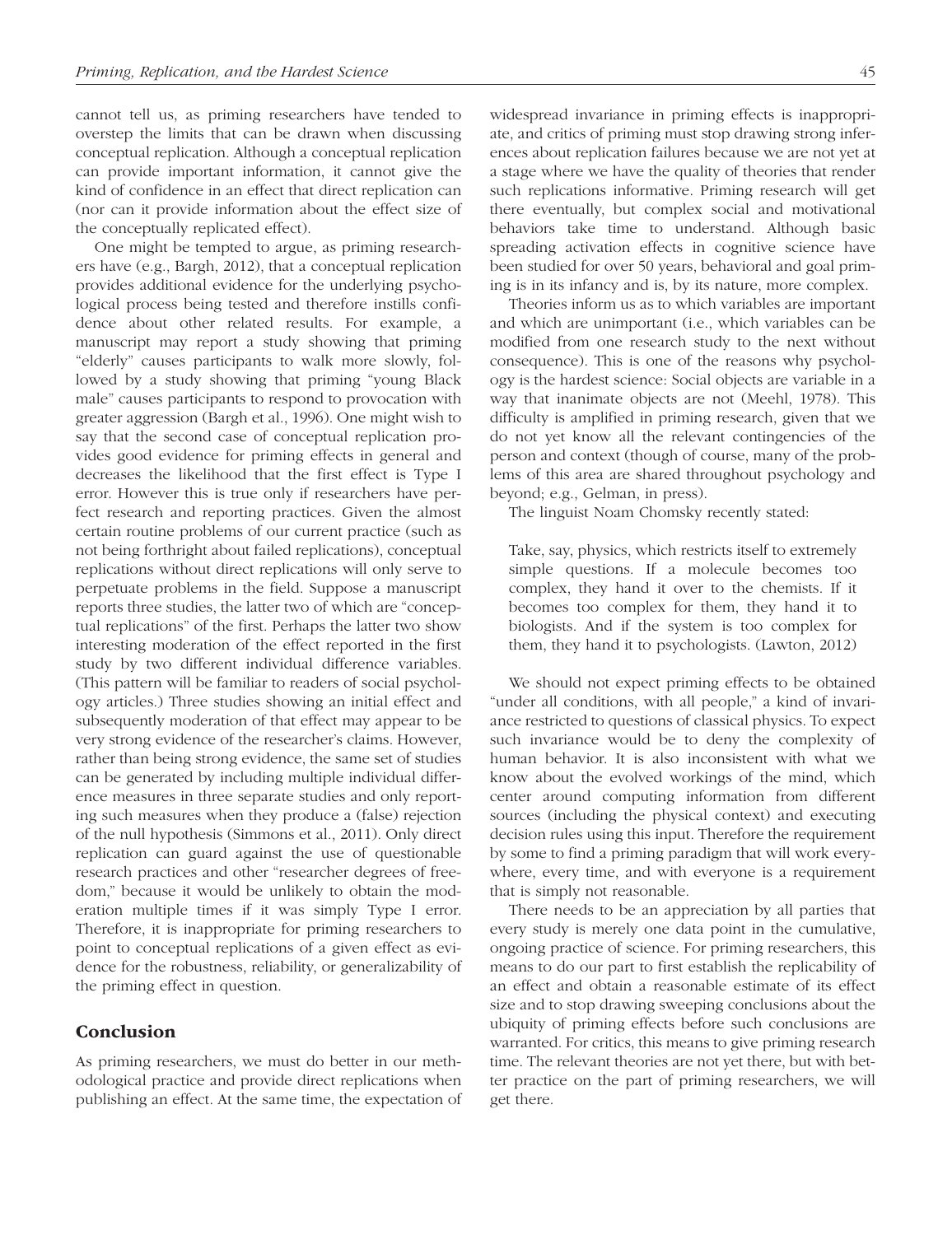#### Acknowledgments

I thank Daniel Simons, Hal Pashler, Brent Donnellan, and Richard Lucas for productive discussions on this topic. I would especially like to thank Tory Higgins for his early influence on my thinking related to the topics discussed in this article.

#### Declaration of Conflicting Interests

The author declared no conflicts of interest with respect to the authorship or the publication of this article.

## Funding

This material is based upon work supported by National Science Foundation Grant No. 1230281.

## **Notes**

1. *Priming* is of course too broad of a term to be useful. Priming refers to everything from semantic priming in lexical decision tasks (e.g., presenting *doctor* makes it faster for participants to identify *nurse* as a word; Meyer & Schvaneveldt, 1971; Neely, 1977) to goal priming (e.g., priming *achievement* makes call center employees solicit more money from donors; Shantz & Latham, 2009). To be more specific, it is the research showing priming effects on social behavior and goal-directed behavior that has been targeted most for criticism. Such research has gone under the names "behavioral priming," "goal priming," "automatic social behavior," and "social priming." For simplicity, I use the term "priming" throughout, but the arguments in this article apply exclusively to priming effects on social and goalrelated behavior.

2. Of course, even with this simple example there are complications. For example, participants in American University subject pools at the beginning of a semester are more conscientious than those at the end of a semester (Witt, Donnellan, & Orlando, 2011). If the correlation between the two measures in this hypothetical example is moderated by conscientiousness, then one might only obtain the correlation when sampling from the first, and not the second, half of the semester. Thus doing the same thing might even be dependent on sampling during the same month of the year (or even time of day; Bodenhausen, 1990), a fact that does not diminish the importance of or interest in the effect.

3. Several reviewers of this article emphasized that theory development has occurred and that the pace of such development is appropriate, with several comprehensive models emerging within the short couple decades of priming research: Jonas and Sassenberg's (2006) behavioral response account, Cesario et al.'s (2006) motivated preparation to interact account, Wheeler, DeMarree, and Petty's (2007) active self account, Loersch and Payne's (2011) situated inference model, and Schröder and Thagard's (2013) unified computational model. I thank these reviewers for this reminder. I hesitate, however, to agree with the suggestion by these reviewers that I should be more optimistic about these advances and the state of the field. My hesitation is informed, first, by the variable quality of the methodologies and statistical analyses of past priming research. Second, and more important, is the continued resistance by some priming researchers to improve the quality of their research with even modest changes to their methodological practice. For example, as of this writing, there is an in-press manuscript from a leading priming researcher reporting a single study with *n* = 15 per cell and  $p = 0.055$  effect.

4. This discussion is reminiscent of the debate surrounding the effects of endostatins on tumor growth (O'Reilly et al., 1997; Rowe, 1999), a question that experienced years of replication failures and successes and ultimately uncovered that replication outcomes hinged on very nuanced but unanticipated features of the experimental protocol ("Folkman says it took him years to perfect his techniques, which rely on factors such as the amount of material in the syringe, the gauge of the needle, where you inject the mice, and the temperature of the room that houses the animals" Cohen, 1999, p. 1251).

5. It is interesting to note that the paper generating more criticism than any other priming paper contains one of the few direct replications in the field (Studies 2a and 2b of Bargh et al., 1996).

#### References

- Asendorpf, J. B., Conner, M., de Fruyt, F., de Houwer, J., Denissen, J. J. A., Fiedler, K., . . . Wicherts, J. M. (2013). Recommendations for increasing replicability in psychology. *European Journal of Personality*, *27*, 108–119. doi:10.1002/per.1919
- Bargh, J. A. (2012, March). Angry birds. *Psychology Today*. [Retrieved from https://docs.google.com/document/d/1](https://docs.google.com/document/d/1wuu8URArgZusJELXF5j4xpM26ESkFfOveYoGKBf0CHo/edit?pli=1) wuu8URArgZusJELXF5j4xpM26ESkFfOveYoGKBf0CHo/ edit?pli=1
- Bargh, J. A., Chen, M., & Burrows, L. (1996). Automaticity of social behavior: Direct effects of trait construct and stereotype activation on action. *Journal of Personality and Social Psychology*, *71*, 230–244. doi:10.1037/0022-3514.71.2.230
- Benson-Amram, S., Heinen, V. K., Dryer, S. L., & Holekamp, K. E. (2011). Numerical assessment and individual call discrimination by wild spotted hyenas, *Crocuta crocuta*. *Animal Behaviour*, *82*, 743–752.
- Blair, I. V., Judd, C. M., & Fallman, J. L. (2004). The automaticity of race and Afrocentric facial features in social judgments. *Journal of Personality and Social Psychology*, *87*, 763–778.
- Blanchard, D. C., Hynd, A. L., Minke, K. A., Minemoto, T., & Blanchard, R. J. (2001). Human defensive behaviors to threat scenarios show parallels to fear- and anxiety-related defense patterns of non-human mammals. *Neuroscience & Biobehavioral Reviews*, *25*, 761–770.
- Blanchard, R. J., Flannelly, K. J., & Blanchard, D. C. (1986). Defensive behaviors of laboratory and wild *Rattus norvegicus. Journal of Comparative Psychology*, *100*, 101–107.
- Bodenhausen, G. V. (1990). Stereotypes as judgmental heuristics: Evidence of circadian variations in discrimination. *Psychological Science*, *1*, 319–322. doi:10.1111/j.1467 -9280.1990.tb00226.x
- Bos, P. A., Panksepp, J., Bluthé, R. M., & van Honk, J. (2012). Acute effects of steroid hormones and neuropeptides on human social-emotional behavior: A review of single administration studies. *Frontiers in Neuroendocrinology*, *33*, 17–35. doi:10.1016/j.yfrne.2011.01.002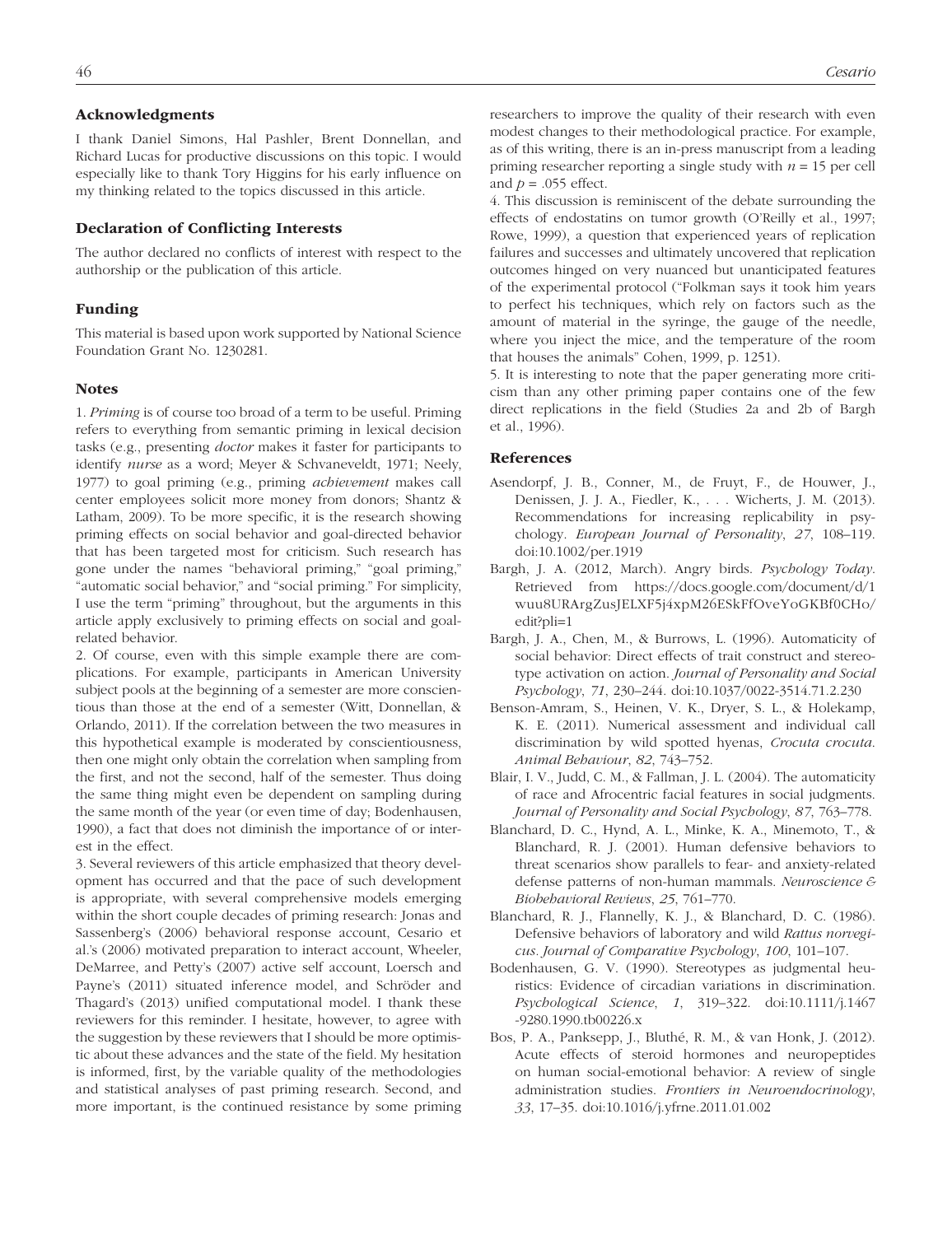- Brown, C. M., & McConnell, A. R. (2009). When chronic isn't chronic: The moderating role of active self-aspects. *Personality and Social Psychology Bulletin*, *35*, 3–15. doi:10.1177/0146167208324675
- Bry, C., Follenfant, A., & Meyer, T. (2008). Blonde like me: When self-construals moderate stereotype priming effects on intellectual performance. *Journal of Experimental Social Psychology*, *44*, 751–757. doi:10.1016/j.jesp.2007.06.005
- Cesario, J., & Jonas, K. J. (2013). *The role of in-group coalitions in action preparation: A resource computation framework for automatic responses*. Manuscript in preparation.
- Cesario, J., & McDonald, M. M. (2013). Bodies in context: Power poses as a computation of action possibility. *Social Cognition*, *31*, 260–274.
- Cesario, J., & Navarrete, C. D. (in press). Perceptual bias in threat distance: The critical roles of ingroup support and target evaluations in defensive threat regulation. *Social Psychological & Personality Science*.
- Cesario, J., Plaks, J. E., Hagiwara, N., Navarrete, C. D., & Higgins, E. T. (2010). The ecology of automaticity: How situational contingencies shape action semantics and social behavior. *Psychological Science*, *21*, 1311–1317. doi:10.1177/0956797610378685
- Cesario, J., Plaks, J. E., & Higgins, E. T. (2006). Automatic social behavior as motivated preparation to interact. *Journal of Personality and Social Psychology*, *90*, 893–910. doi:10.1037/0022-3514.90.6.893
- Cohen, J. (1999). Behind the headlines of endostatin's ups and downs. *Science*, *283*, 1250–1251.
- Custers, R., & Aarts, H. (2005). Positive affect as implicit motivator: On the nonconscious operation of behavioral goals. *Journal of Personality and Social Psychology*, *89*, 129–142. doi:10.1037/0022-3514.89.2.129
- DeMarree, K. G., Wheeler, S. C., & Petty, R. E. (2005). Priming a new identity: Self-monitoring moderates the effects of nonself primes on self-judgments and behaviors. *Journal of Personality and Social Psychology*, *89*, 657–671. doi:10.1037/0022-3514.89.5.657
- Dijksterhuis, A., Aarts, H., Bargh, J. A., & van Knippenberg, A. (2000). On the relation between associative strength and automatic behavior. *Journal of Experimental Social Psychology*, *36*, 531–544. doi:10.1006/jesp.2000.1427
- Fessler, D. M. T., & Holbrook, C. (2013). Friends shrink foes: The presence of comrades decreases the envisioned physical formidability of an opponent. *Psychological Science*, *24*, 797–802. doi:10.1177/0956797612461508
- Gelman, A. (in press). The connection between varying treatment effects and the crisis of unreplicable research: A Bayesian perspective. *Journal of Management*.
- Grinnell, J., Packer, C., & Pusey, A. E. (1995). Cooperation in male lions: Kinship, reciprocity or mutualism? *Animal Behaviour*, *49*, 95–105.
- Hagiwara, N., Kashy, D. A., & Cesario, J. (2012). The independent effects of skin tone and facial features on Whites' affective reactions to Blacks. *Journal of Experimental Social Psychology*, *48*, 892–898. doi:10.1016/j.jesp.2012.02.001
- Heidbreder, E. (1933). *Seven psychologies*. New York, NY: Appleton-Century-Crofts.
- Henrich, J., Heine, S. J., & Norenzayan, A. (2010). The weirdest people in the world? *Behavioral & Brain Sciences*, *33*, 61–135. doi:10.1017/S0140525X0999152X
- Higgins, E. T. (1996). Knowledge activation: Accessibility, applicability, and salience. In E. T. Higgins & A. W. Kruglanski (Eds.), *Social psychology: Handbook of basic principles* (pp. 133–168). New York, NY: Guilford Press.
- Ioannidis, J. (2005). Why most published research findings are false. *PLoS Medicine*, *2*(8), e124. Retrieved from [http://www.plosmedicine.org/article/info%3Adoi%2F10](http://www.plosmedicine.org/article/info%3Adoi%2F10.1371%2Fjournal.pmed.0020124) .1371%2Fjournal.pmed.0020124
- Jonas, K. J., & Sassenberg, K. (2006). Knowing how to react: Automatic response priming from social categories. *Journal of Personality and Social Psychology*, *90*, 709–721.
- Judd, C. M., Westfall, J., & Kenny, D. A. (2012). Treating stimuli as a random factor in social psychology: A new and comprehensive solution to a pervasive but largely ignored problem. *Journal of Personality and Social Psychology*, *103*, 54–69. doi:10.1037/a0028347
- Katzko, M. W. (2006). A study of the logic of empirical arguments in psychological research: "The automaticity of social behavior" as a case study. *Review of General Psychology*, *10*, 210–228. doi:10.1037/1089-2680.10.3.210
- Lawton, G. (2012, March). Everything was a problem and we did not understand a thing: An interview with Noam Chomsky. *New Scientist, 2856*. Retrieved from http://www [.newscientist.com/article/mg21328560.200-noam-chomsky](http://www.newscientist.com/article/mg21328560.200-noam-chomskymeet-the-universal-man.html)meet-the-universal-man.html
- Loersch, C., Aarts, H., Payne, B. K., & Jefferis, V. E. (2008). The influence of social groups on goal contagion. *Journal of Experimental Social Psychology*, *44*, 1555–1558. doi:10.1016/j.jesp.2008.07.009
- Loersch, C., & Payne, B. K. (2011). The situated inference model: An integrative account of the effects of primes on perception, behavior, and motivation. *Perspectives on Psychological Science*, *6*, 234–252.
- Ma, D. S., & Correll, J. (2011). Target prototypicality moderates racial bias in the decision to shoot. *Journal of Experimental Social Psychology*, *47*, 391–396.
- McComb, K., Packer, C., & Pusey, A. (1994). Roaring and numerical assessment in contests between groups of female lions, *Panthera leo. Animal Behaviour*, *47*, 379–387.
- Meehl, P. E. (1978). Theoretical risks and tabular asterisks: Sir Karl, Sir Ronald, and the slow progress of soft psychology. *Journal of Consulting and Clinical Psychology*, *46*, 806–834.
- Meyer, D. E., & Schvaneveldt, R. W. (1971). Facilitation in recognizing pairs of words: Evidence of a dependence between retrieval operations. *Journal of Experimental Psychology*, *90*, 227–234.
- Mussweiler, T., & Förster, J. (2000). The sex→aggression link: A perception-behavior dissociation. *Journal of Personality and Social Psychology*, *79*, 507–520. doi:10.1037//0022- 3514.79.4.507
- Mussweiler, T., & Neumann, R. (2000). Sources of mental contamination: Comparing the effects of self-generated versus externally provided primes. *Journal of Experimental Social Psychology*, *36*, 194–206. doi:10.1006/jesp.1999.1415